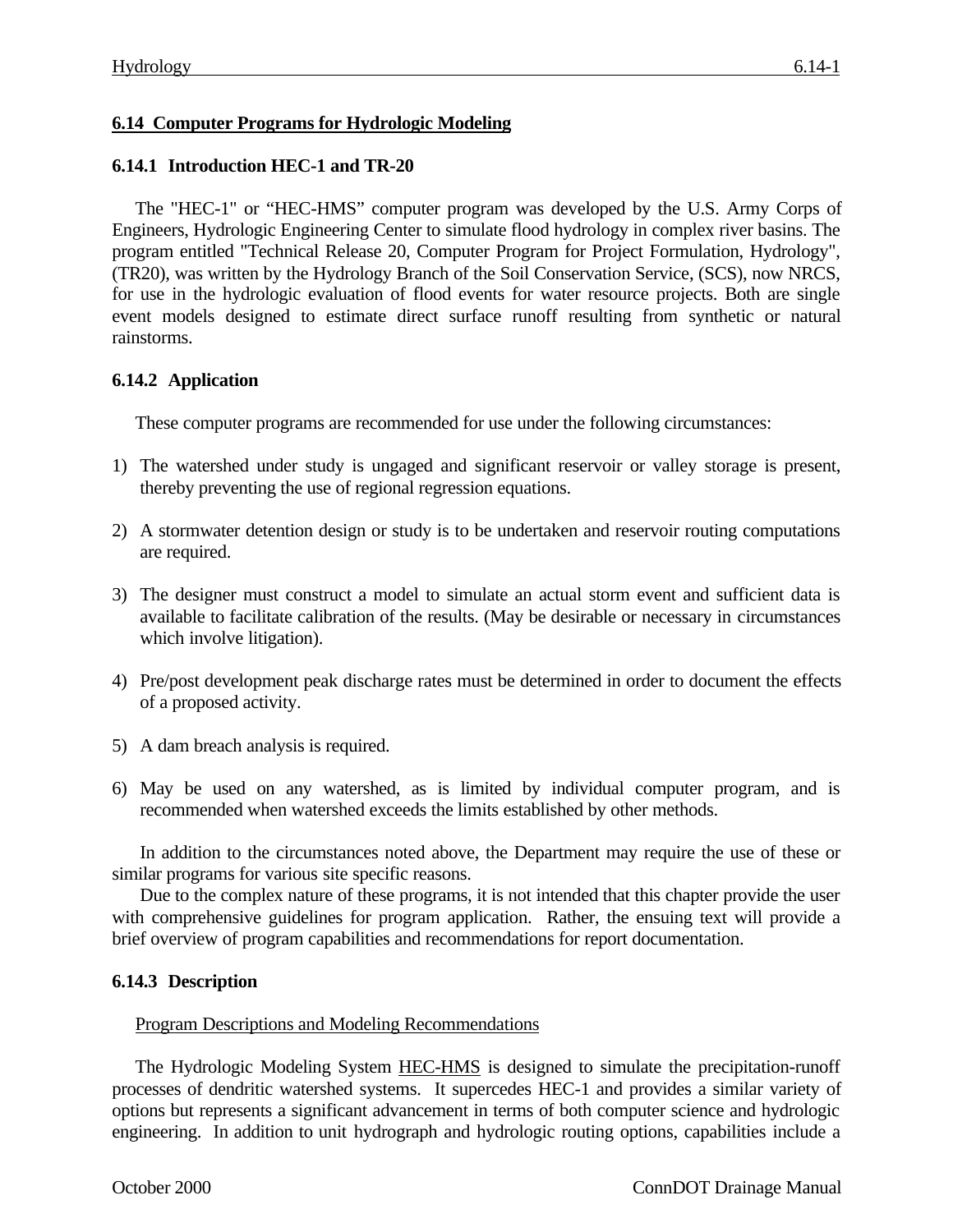linear quasi-distributed runoff transform (ModClark) for use with gridded precipitation, continuous simulation with either a one-layer or more complex five-layer soil moisture method, and a versatile parameter estimation option.

HEC-1 This computer program simulates a) rainfall and/or snowmelt runoff from subbasins within a watershed, b) flow through stream reaches, c) flows from urban areas, d) flow diversions, and e) flow through reservoirs including a breached dam condition with a varying (degrading) failure section. Effectively, there is no limitation related to basin size as the program is suitable for use in the analysis of watersheds which vary in size from small urban catchments to large, multibasin river systems. In order to transform rainfall values to runoff, a unit hydrograph or kinematic wave approach is employed. The unit hydrograph, which is most commonly used, is the method recommended by the Department unless it can be demonstrated by the designer that basin characteristics require the use of the kinematic wave method.

Point rainfall amounts for synthetic storms shall be those quantities presented in Table B-1 of Appendix B of this chapter for the appropriate duration and return frequency. The model shall be constructed such that multiple flood analyses are generated and to include as a minimum the 2, 10, 25, 50, 100 and 500 year events. In studies which involve large dams, the 1/2 Probable Maximum Flood (PMF) or Probable Maximum Flood (PMF) may also be required as directed by the Department of Environmental Protection. The computer model shall be calibrated to a gage if possible.

Times of concentration and travel times for use in the HEC-1 program shall be developed using the methodology described in Appendix C of this chapter.

TR-20 Technical Release No.20 is a computer program which computes direct runoff from a rainstorm, generates flood hydrographs from surface runoff, and routes flow through channel reaches or reservoirs. Output data includes peak discharges with related times of occurrence and water surface elevations at designated cross sections or structures. With the exception of the channel routing routine (Modified Att-Kin Method), TR-20 is based upon the methodologies contained in the NRCS (formerly SCS) National Engineering Handbook, Section 4, Hydrology, commonly referred to as NEH 4.

Based on the assumption that rainfall depth is uniformly distributed throughout the watershed, the areal limitations for subcatchment or overall basin size range from approximately  $0.25 \text{ km}^2 (0.1)$  $\text{mi}^2$ ) to 1035 km<sup>2</sup> (400 mi<sup>2</sup>).

As required with the HEC-1 program, the hydraulic engineer shall utilize the rainfall data presented in Table B-1 of Appendix B of this chapter as input for the desired storm event. The rainfall distribution for all watersheds in Connecticut shall be the 24 hour "Type III" storm as recommended by the NRCS, and Appendix C methodologies shall be used for time of concentration and travel time computations.

All hydrologic studies performed utilizing TR-20 for watersheds greater than 2.59 square kilometers (one square mile) shall include multiple flood analyses to include the 2, 10, 25, 50, 100 and 500 year events, except where dam studies require the analysis of probable maximum floods.

The computer model shall be calibrated to a gage station if possible.

TR-55 Urban Hydrology for Small Watersheds, Version 2.0. This Rainfall Runoff Model was developed by the US Soil Conservation Service, now known as the Natural Resources Conservation Service (NRCS). TR-55 presents simplified procedures to calculate storm runoff volume, peak rate of discharge, hydrographs, and storage volumes required for flood water reservoirs. These procedures are applicable in small watersheds, especially urbanizing watersheds, in the United